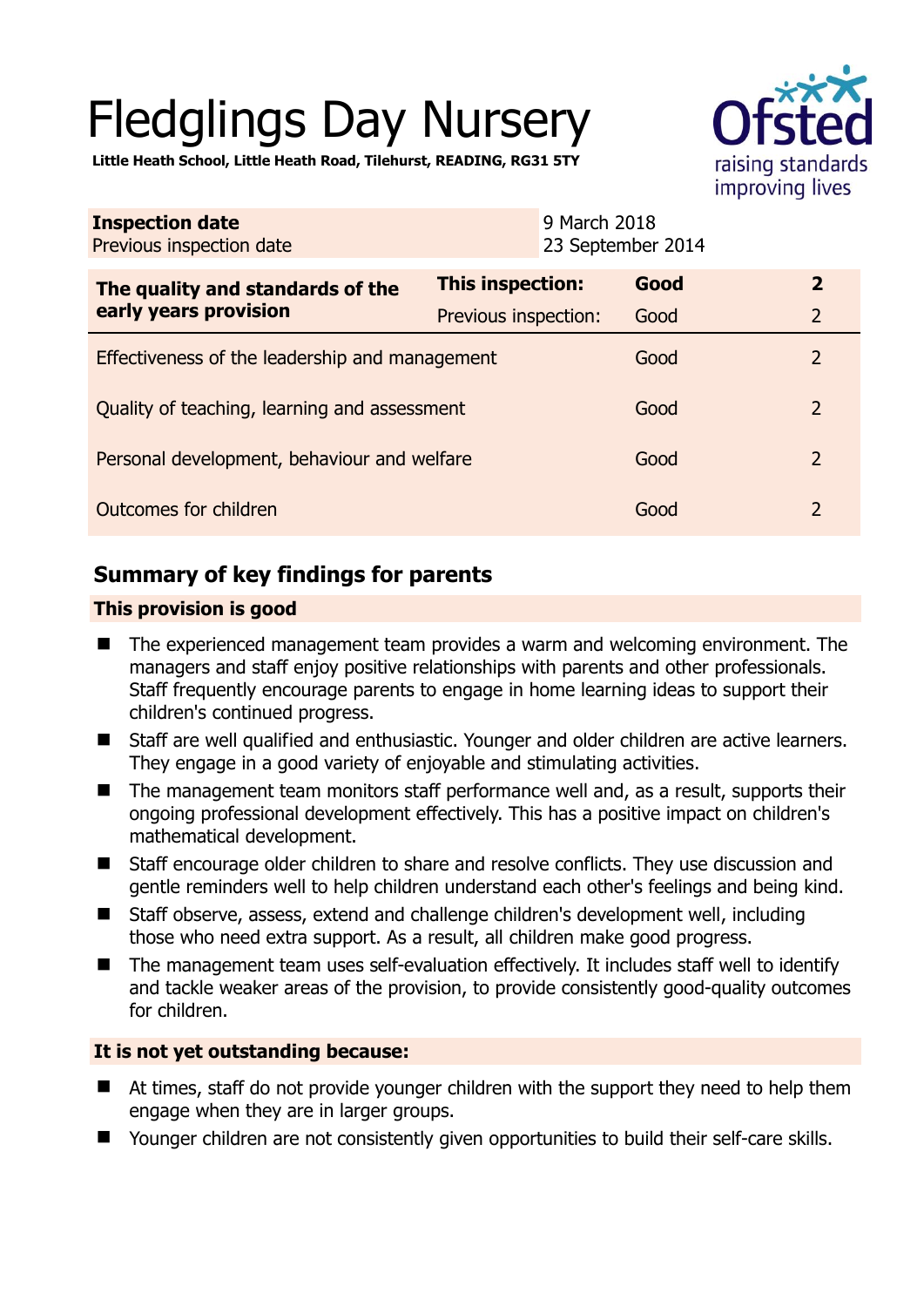# **What the setting needs to do to improve further**

### **To further improve the quality of the early years provision the provider should:**

- **E** ensure staff effectively support younger children when in larger groups to engage more in the learning taking place
- support younger children more to follow self-care routines consistently and independently.

## **Inspection activities**

- The inspector spoke to the management team, staff and children during the inspection.
- The inspector looked at and sampled a selection of children's records, including their progress.
- The inspector took into account parents' written and verbal views.
- The inspector observed staff interactions with younger and older children.
- The inspector carried out a joint observation with the owner and manager.

### **Inspector**

Tiffany Morris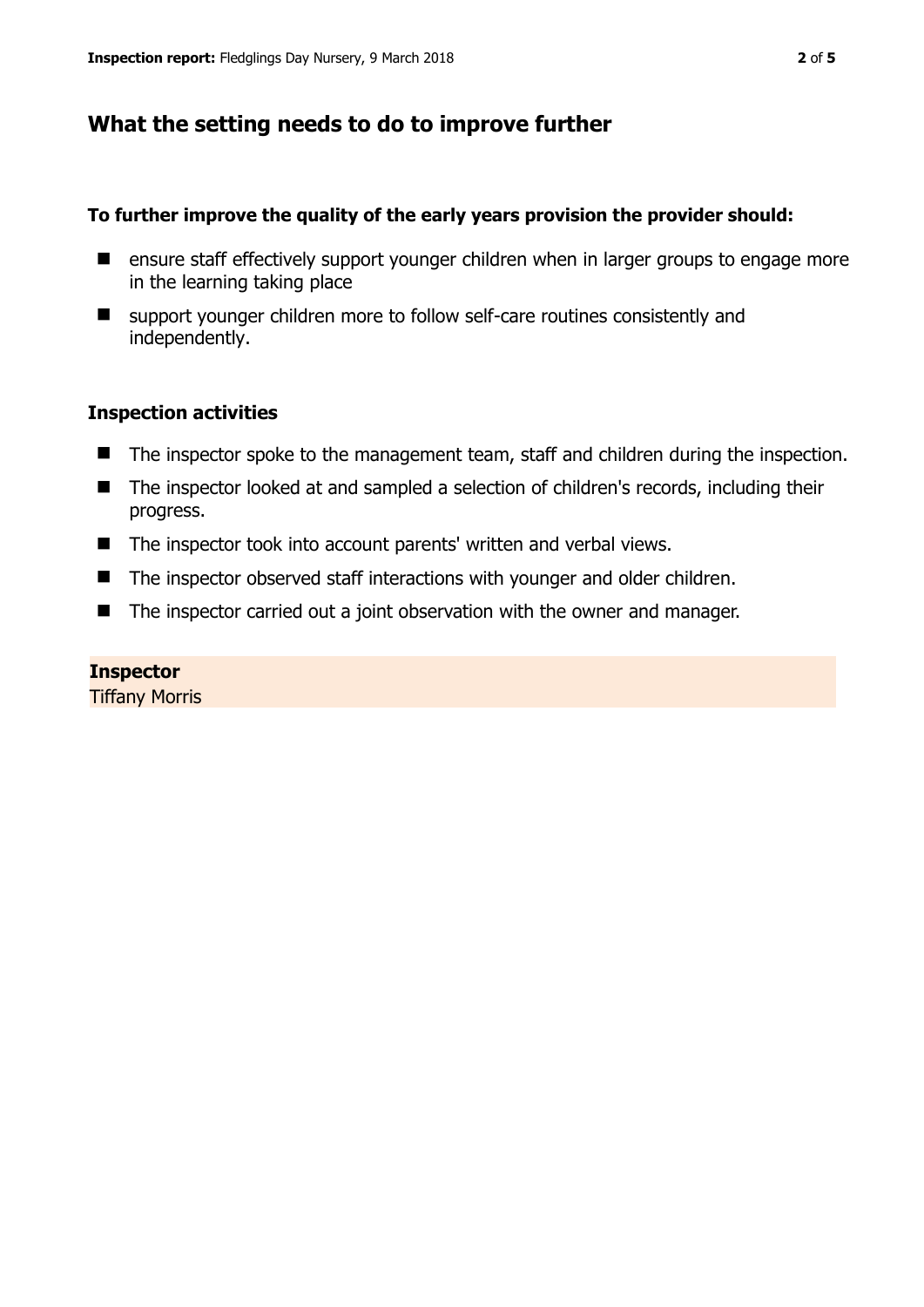## **Inspection findings**

#### **Effectiveness of the leadership and management is good**

The well-established management team works effectively together. It provides a robust induction, good support and regular supervision and training for staff. For example, staff benefit from training they have attended and have introduced more natural resources to the environment. As a result, all children have a wider experience of choices to explore objects and enhance their learning and development. Safeguarding is effective. The management team and staff have a good understanding of the procedures to follow in the event of a safeguarding concern. They are confident in the indicators that may suggest a child is at risk of harm and understand their role and responsibility for referral well. Staff work successfully in partnership with parents and other professionals. The manager monitors all children's progress effectively and quickly responds to any gaps identified.

#### **Quality of teaching, learning and assessment is good**

Staff offer good support to all children and encourage their mathematical skills well. For example, they count objects and use language such as 'less' and 'more'. Staff empower children to make choices and develop their self-control. Babies show good listening skills and concentration in small groups. For example, they join in with actions as they listen to the rhyme of the week. Children make good progress in their communication and language. Staff are attentive and observe children frequently. They encourage older children to think of solutions during their creative play. For example, children find objects to use as ingredients and use their imaginations and language to turn pretend cakes pink as they excitedly shake pretend sprinkles.

#### **Personal development, behaviour and welfare are good**

Caring and sensitive staff relate well to children. Children show a strong sense of security and belonging. Staff support all children's physical development very well. For instance, they provide daily opportunities for all children to play outside and be physically active, such as riding on tricycles and kicking balls. Staff promote all children's well-being effectively. For example, they ensure children have opportunities to rest and enjoy quieter activities in a separate area they have created. Children learn about healthy lifestyles and enjoy a good range of fruit and cooked meals. All children receive regular praise for their good behaviour from staff. They show increasing levels of confidence and self-esteem.

#### **Outcomes for children are good**

All children make good progress from their starting points and develop valuable skills for their next stage in learning. From a young age, children learn to listen to instructions and follow them well. For example, they learn to find their coats and walk safely inside. Children independently select books and older children confidently tell stories to each other. Children begin to learn about and respect each other's differences. They make good progress in readiness for future learning and their move to school.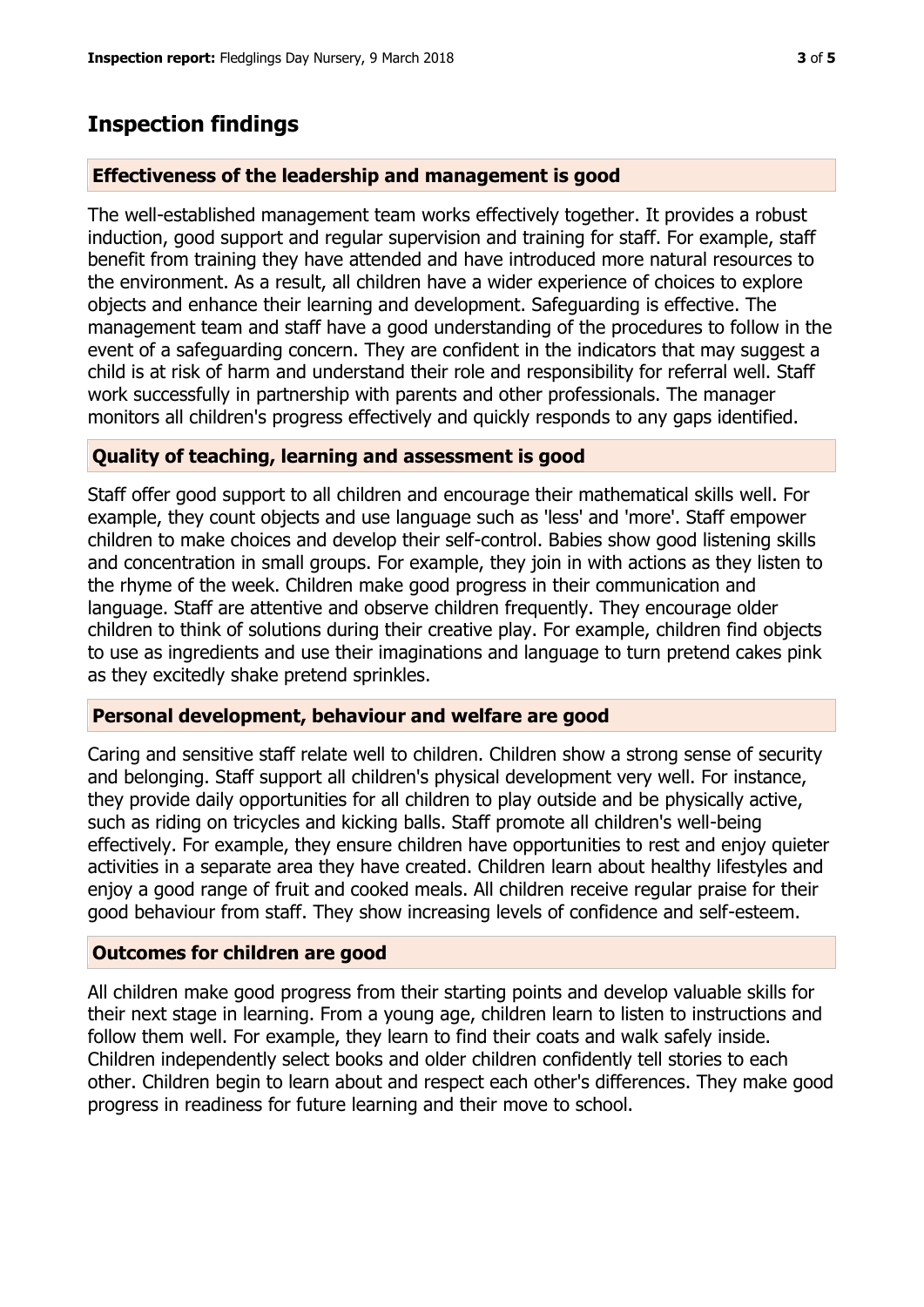# **Setting details**

| Unique reference number                             | EY255805                                   |  |
|-----------------------------------------------------|--------------------------------------------|--|
| <b>Local authority</b>                              | West Berkshire (Newbury)                   |  |
| <b>Inspection number</b>                            | 1070501                                    |  |
| <b>Type of provision</b>                            | Full-time provision                        |  |
| Day care type                                       | Childcare - Non-Domestic                   |  |
| <b>Registers</b>                                    | Early Years Register                       |  |
| Age range of children                               | $0 - 5$                                    |  |
| <b>Total number of places</b>                       | 30                                         |  |
| Number of children on roll                          | 55                                         |  |
| <b>Name of registered person</b>                    | Fledglings Day Nursery (Tilehurst) Limited |  |
| <b>Registered person unique</b><br>reference number | RP908074                                   |  |
| Date of previous inspection                         | 23 September 2014                          |  |
| <b>Telephone number</b>                             | 01189 451545                               |  |

Fledglings Day Nursery originally registered in 1992 and re-registered when it changed ownership in 2002. The nursery operates within the grounds of Little Heath School in the village of Tilehurst, near Reading. The nursery receives funding for the provision of free early education for children aged two, three and four years. It is open from Monday to Friday all year round. Sessions are from 8am to 6pm. There are 16 members of staff, including the cook and admin support. Of these, 10 staff hold appropriate early years qualifications from level 2 to 6.

This inspection was carried out by Ofsted under sections 49 and 50 of the Childcare Act 2006 on the quality and standards of provision that is registered on the Early Years Register. The registered person must ensure that this provision complies with the statutory framework for children's learning, development and care, known as the early years foundation stage.

Any complaints about the inspection or the report should be made following the procedures set out in the guidance 'Complaints procedure: raising concerns and making complaints about Ofsted', which is available from Ofsted's website: www.gov.uk/government/organisations/ofsted. If you would like Ofsted to send you a copy of the guidance, please telephone 0300 123 4234, or email enquiries@ofsted.gov.uk.